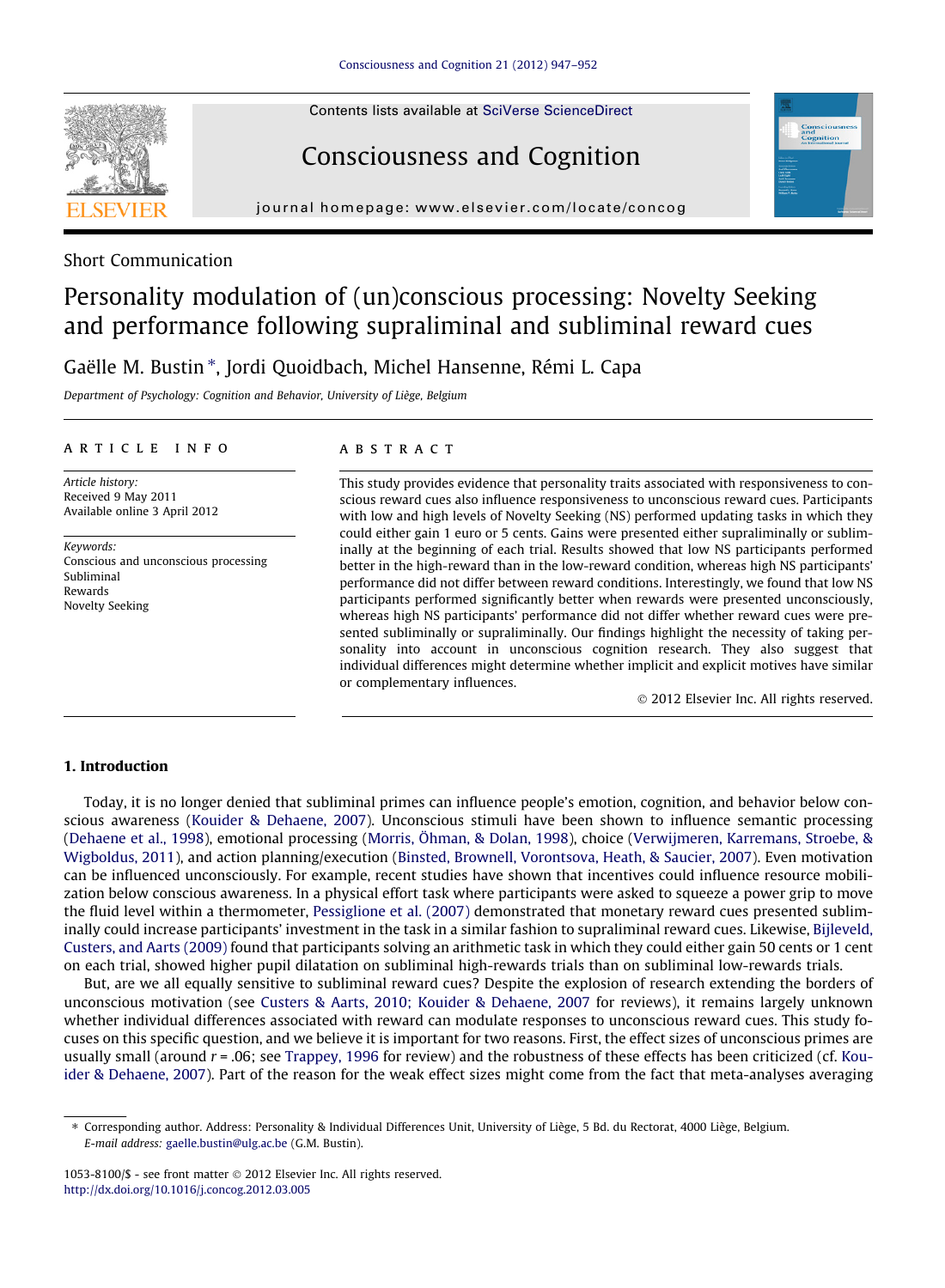across all primes include those that work and those that do not. However, it is also possible that a personality perspective could help to account for these ''weak'' results: some very unresponsive people might lessen the average effect of unconscious perceptions. For example, in [Trappey's \(1996\)](#page-5-0) review on subliminal advertisement, most of the studies focus on products associated with addictive behaviors (e.g., chocolate, alcohol, or tobacco), which are well-known to be strongly related to personality traits such as impulsivity or Novelty Seeking (e.g., [Mitchell, 2004](#page-5-0)). Second, exploring the relationship between personality and conscious vs. unconscious motivation might help to better understand the links between explicit and implicit cognition. Whereas some argue that unconscious/implicit functioning and conscious/explicit functioning are very similar and that the brain does not care whether something is primed subliminally or supraliminally ([Dijksterhuis, Aarts, & Smith,](#page-5-0) [2005](#page-5-0); for similar reasoning, see [Bargh, 1989, 1992\)](#page-4-0), others argue that implicit and explicit processing can result in different effects (e.g., [Kiefer & Spitzer, 2000; Wilson, Lindsey, & Schooler, 2000](#page-5-0)). These two positions give rise to two competing hypotheses regarding the link between priming and personality. If implicit and explicit primes are processed similarly, then the mental representation of the word ''danger'' is likely to be associated with stronger reactions for neurotic individuals, irrespective of whether activation of the word was the result of subliminal or supraliminal perception—a proposition consistent with findings showing that subliminal priming tends only to affect behavior if the subliminal prime is relevant to their conscious goals and motivations (see e.g., [Karremans, Stroebe, & Claus, 2006; Strahan, Spencer, & Zanna, 2005\)](#page-5-0). On the other hand, if implicit and explicit primes are processed differently, then neurotic individuals may react differently when the word ''danger'' is primed below or above awareness. One might hypothesize that there are differences in reactivity to subliminal vs. supraliminal stimuli especially when it comes to temperament personality dimensions, which reflect differences in associative learning and involve automatic and preconceptual responses to perceptual stimuli, reflecting heritable biases in the unconscious memory system [\(Cloninger, 1987; Cloninger, Svrakic, & Przybeck, 1993\)](#page-5-0). Consistent with this prediction, a study on unconscious emotional perception has shown that high trait behavioral inhibition was associated with more intense reaction to subliminal than supraliminal threat ([Yoshino, Kimura, Yoshida, Takahashi, & Nomura, 2005](#page-5-0)).

The present research investigates whether and how personality influences responsiveness to subliminal and supraliminal reward stimuli in the particular domain of resource mobilization (e.g., [Capa, Cleeremans, Bustin, & Hansenne, 2011\)](#page-5-0). Recent research has shown that, on average, people tend to invest more effort in solving difficult arithmetic problems when rewards are high and less effort when rewards are low. This is irrespective of whether reward cues are presented consciously or unconsciously ([Bijleveld, Custers, & Aarts, 2010; Capa, Bustin, Cleeremans, & Hansenne, 2011\)](#page-4-0). However, not everyone might show such a ''wise'' selectivity in the way they pursue reward. Dopaminergic projections from the midbrain are important for learning to predict rewarding outcomes [\(Schultz, 2006\)](#page-5-0), and dopamine levels have been strongly linked to personality traits such as Novelty Seeking (e.g., [Bódi et al., 2009](#page-5-0)). Novelty Seeking (NS) can be defined as a trait involving activation or initiation of behaviors such as exploratory activity and approach to potential rewards [\(Cloninger et al., 1993\)](#page-5-0). It is thought to reflect variation in the brain's behavioral activation system. High NS individuals are characterized as impulsive and excitable, while low NS persons are stoic and rigid. In addition to being hyper-responsive to reward cues, high NS people are also less likely to reflect on outcomes associated with their actions and to modify their response in accordance with shifts in environmental clues (see e.g., [Cloninger, 1987; Finn, Mazas, Justus, & Steinmetz, 2002; Patterson & Newman, 1993\)](#page-5-0). Such disinhibited individuals tend to allocate their cognitive resources less efficiently than their more cautious counterparts, decreasing their performance in a long-lasting monotonous task [\(Beauducel, Brocke, & Leue, 2006\)](#page-4-0). Consistent with these results, [Kemper et al. \(2008\)](#page-5-0) found that when a task varied in difficulty, extraverts showed less cardiovascular-related changes in effort mobilization compared to introverts, suggesting less ''strategic'' resource management.

Building on these findings, we hypothesize that participants with more careful dispositions (characterized by low scores in NS) would show more selective, reward-dependent investment in a difficult arithmetic updating task than their more impulsive counterparts (high NS). Exploring how personality interacts with conscious and unconscious motivation, we further examined how NS differentially modulated participants' performance when reward cues are presented supraliminally and subliminally, respectively. Because differences in NS reflect automatic biases in the unconscious memory system [\(Clon](#page-5-0)[inger, 1987; Cloninger et al., 1993](#page-5-0)), we further predicted that low NS participants' sensitivity to reward cues would be even greater in the subliminal condition, in line with previous findings from unconscious emotional perception research [\(Yoshino](#page-5-0) [et al., 2005](#page-5-0)).

#### 2. Method

#### 2.1. Participants and design

Forty-five undergraduates agreed to participate in our study on arithmetic operations in exchange for a performancedependent monetary compensation (see below). Two groups of participants were created on the basis of their scores on the NS scale from the Temperament and Character Inventory-Revised (TCI-R; [Cloninger, 1999;](#page-5-0) see [Hansenne, Delhez, & Clon](#page-5-0)[inger, 2005](#page-5-0) for psychometric properties of the French version). Participants who scored above or equal to the median (score  $\geqslant$  101; M = 111.6, SD = 8.5) were defined as high in NS (12 women and 11 men aged between 18 and 26 years; M = 22 years,  $SD = 1.8$ ), whereas participants scoring below the median (score <101,  $M = 92$ ,  $SD = 6.9$ ) were considered low in NS (10 women and 12 men aged between 18 and 26 years;  $M = 22$  years,  $SD = 1.8$ ). The experiment was approved by the local ethics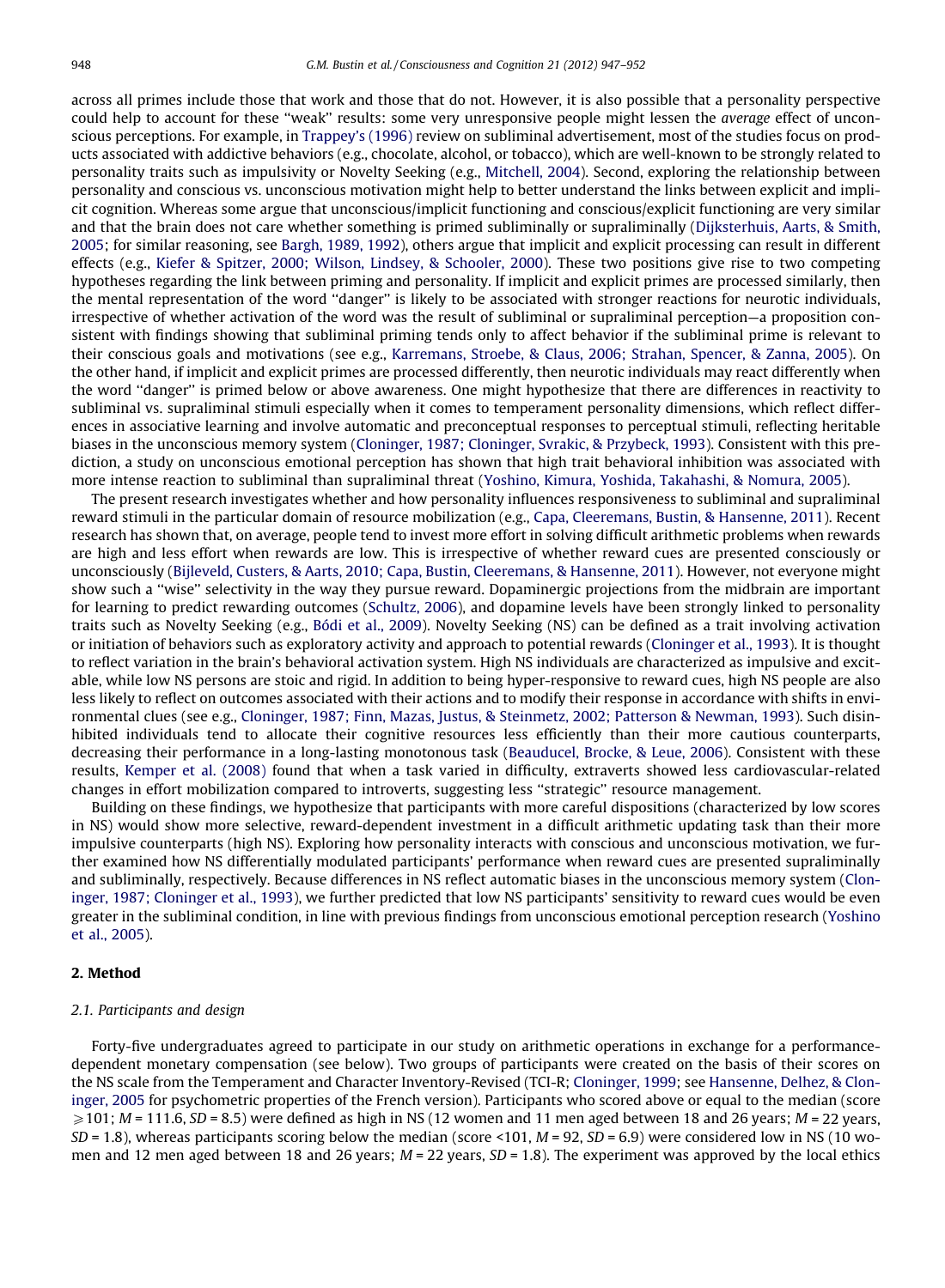

Fig. 1. Successive screens displayed in one trial with duration in milliseconds.

committee. All the participants gave written informed consent prior to taking part. A 2 (groups: high NS vs. low NS)  $\times$  2 (rewards: high vs. low)  $\times$  2 (presentation durations: supraliminal vs. subliminal) design was used.

#### 2.2. Updating task

Participants performed a digit memory-updating task—based on the memory updating paradigm of [Salthouse, Babcock,](#page-5-0) [and Shaw \(1991\)—](#page-5-0)in which they could earn a coin (1 euro or 5 cents) presented on a computer screen by correctly updating and recalling a subsequent series of digits. They were told that the coin would sometimes be ''difficult to perceive''. Following [Pessiglione et al. \(2007\)](#page-5-0), half of the trials displayed the coin supraliminally (i.e., in a consciously perceivable manner) and the other half presented the coin subliminally (i.e., below conscious awareness). Participants were paid based on their performance.

As depicted in Fig. 1, each trial began with a fixation cross (1500 ms), followed by a premask (100 ms), reward cues (27 or 300 ms) and a postmask (100 ms). Participants were then asked to memorize five numbers associated with a set of frames and displayed simultaneously for 7000 ms. Six successive addition and subtraction operations (e.g.  $\alpha+2\gamma$ ,  $\alpha+1\gamma$ ,  $\alpha-2\gamma$ ) appeared in the frames. Numbers in the corresponding frame had to be updated according to the arithmetic operations. At the end of the trial, participants were asked to enter the updated sequence of numbers on a keyboard and received feedback about their performance (correct or incorrect) and their cumulative winnings. They were explained that they would only win the monetary reward presented at the beginning of the trial if all five numbers were correct. Participants were familiarized with the updating task with four practice trials. The actual task was composed of 60 trials (15 for each condition). Lastly, participants were asked to report how difficult they found the updating task on a 10–point scale, from extremely easy to extremely difficult.

#### 2.3. Forced choice perception task

In order to ensure that supraliminal reward cues were consciously perceived and subliminal reward cues were not, participants were asked to perform a forced choice perception task after the updating task. The same first four screens (fixation cross, premask, reward stimulus, and postmask) were displayed and participants were asked to choose one of four responses: «I have seen 1 euro», «I have seen 5 cents», «I guess it was 1 euro», «I guess it was 5 cents». There was no limitation in the response time. The perception task included four practice trials followed by 60 experimental trials.

## 3. Results

#### 3.1. Manipulation check

In order to make sure that supraliminal reward cues were consciously perceived, while subliminal reward cues were not, we analyzed the percentage of seen and guess responses in the perception task. Results showed that participants reported having seen the coins 98.1% of the time in the supraliminal condition and only 3.6% in the subliminal condition. The mean percentage of correct responses was 51.29%, which was not different from chance level (50%),  $t(48) = 1.39$ ,  $p = .17$ . Moreover, we checked that the discriminability index  $(d')$  for each participant  $(M = 0.02 \pm 0.31)$  was not different from 0, t(48) = .56,  $p = .58$ .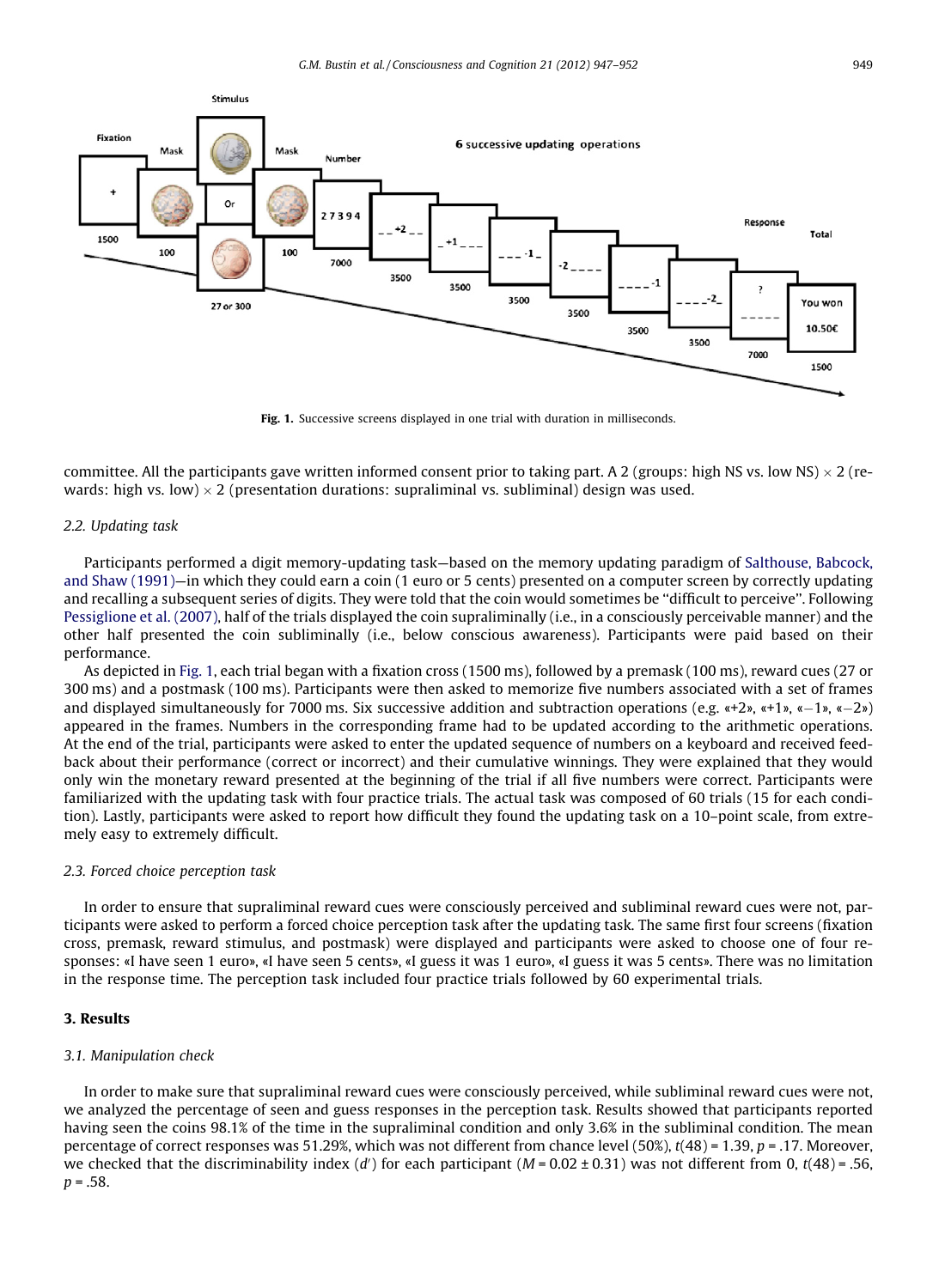

Fig. 2. Percentage of correct responses as a function of reward value for low and high novelty seeking participants (A) and percentage of correct responses as a function of reward presentation duration for low and high novelty seeking participants (B).

#### 3.2. Reward cues, personality and performance

Student's t test did not reveal any difference in perceived difficulty between groups ( $t = .03$ ). Performance on the updating task was examined using a mixed 2 (rewards: 1 euro vs. 5 cents)  $\times$  2 (presentation durations: 17 ms vs. 300 ms)  $\times$  2 (groups: low NS vs. high NS) analysis of variance (ANOVA) with repeated measures on the first two variables. Replicating findings from previous research, results showed a main effect of reward, F(1,43) = 6.51, p = .01,  $\eta_p^2 =$  .13, indicating that participants performed better in the high-reward than in the low-reward condition, both when reward cues were conscious and unconscious. Most relevant to the present study, we found a significant interaction between group and reward,  $F(1,43) = 4.28$ , p < .05,  $\eta_p^2=$  .09 (see Fig. 2A). Post-hoc comparisons conducted by Duncan's test revealed that low NS participants performed better in the high-reward than in low-reward condition ( $p < .002$ ), whereas high NS participants' performance did not differ between reward conditions ( $p = .73$ ). Interestingly, we also found a significant interaction between group and presentation duration, F(1,43) = 4.14, p < .05,  $\eta_p^2 =$  .09 (see Fig. 2B). Duncan's test revealed that participants scoring low in NS obtained better performance in the subliminal than in the supraliminal condition ( $p < .009$ ), whereas the performance of participants high in NS did not differ across presentation durations ( $p = .89$ ). There was no significant triple interaction between group, reward, and presentation duration,  $F(1,43) = 0.10$ ,  $p = .75$ . No other effect was significant.

#### 4. Discussion

The present study provides the first evidence that Novelty Seeking, a personality trait strongly associated with responsiveness to conscious reward cues, also exerts an influence on responsiveness to unconscious reward cues. In both supraliminal and subliminal conditions, low NS participants performed better in the high-reward than in low-reward condition, whereas high NS participants' performance did not differ between reward conditions. Conceptually replicating previous studies suggesting that some individuals might be more efficient than others in managing their effort (e.g., introverts; [Beau](#page-4-0)[ducel et al., 2006; Kemper et al., 2008\)](#page-4-0), our research extends such personality findings to the realm of unconscious motivation.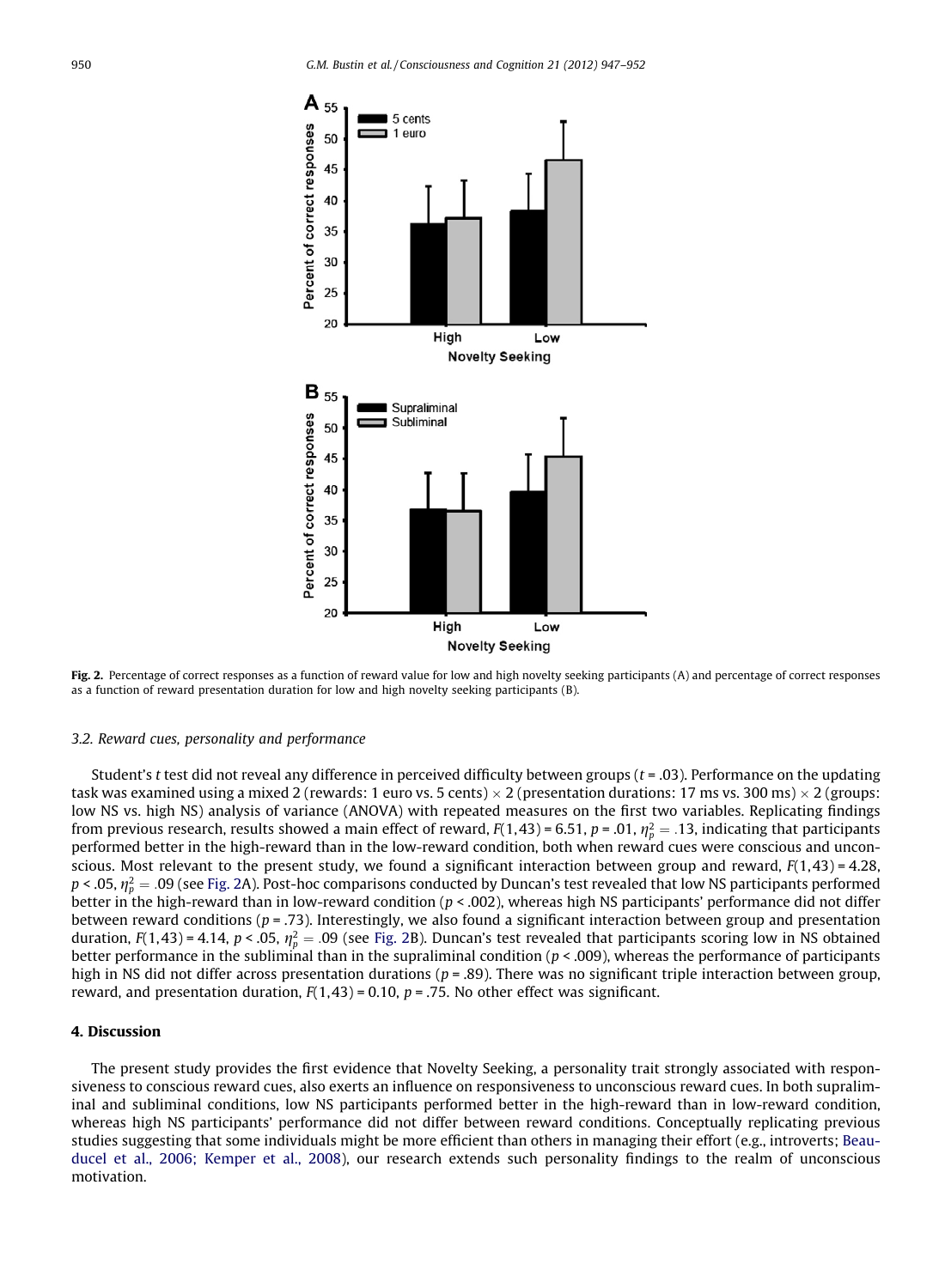<span id="page-4-0"></span>Just like personal dispositions have been shown not only to moderate, but even sometimes eliminate or reverse classic psychological phenomena (e.g., Cognitive dissonance; [Matz, Hofstedt, & Wood, 2008](#page-5-0); Hedonic adaptation, [Diener, Lucas, &](#page-5-0) [Scollon, 2006;](#page-5-0) Impact bias, [Quoidbach & Dunn, 2010\)](#page-5-0), these findings highlight the necessity of taking personality into account in subliminal and consciousness research. This individual differences approach might provide new valuable insight in understanding the limits as well as the possibilities of subliminal priming. For example, although it is often concluded that the effect of subliminal advertisement is relatively weak ([Trappey, 1996\)](#page-5-0), our results suggest that some people could actually be considerably more susceptible to subliminal persuasion. Support for this notion can be found in [Weinberger Siegel, Sief](#page-5-0)[ert, and Drwal's \(2011\)](#page-5-0) recent study showing that subliminal primes can have opposite effects depending on the individuals. The authors found that subliminal exposure to a spider stimulus increased spider-fearful participants' tendency to approach a live tarantula but actually reduced it for participants not fearful of spiders. Thus, investigating the discrete individual differences most likely to modulate reactions to specific unconscious stimuli represents a fruitful avenue for future research.

Importantly, our results show that individual differences in NS interacted with the presentation duration of reward cues. Low NS participants performed significantly better when rewards were presented unconsciously than when they were presented consciously, whereas high NS participants' performance did not differ whether reward cues were presented subliminally or supraliminally. These results are consistent with previous findings showing that under certain circumstances, personal temperaments can influence the way individuals process unconscious emotional information, while bearing no consequences on the way they process conscious emotional information [\(Yoshino et al., 2005](#page-5-0)). This accords well with the idea that implicit and explicit motives have separate but complementary influences [\(Brunstein & Maier, 2005; McClelland,](#page-5-0) [Weinberger, & Koestner, 1989; Wilson et al., 2000](#page-5-0)). Future studies are needed to better understand the underlying process behind these differential effects. For example, one can imagine that, unlike unconscious reward or threat cues, conscious cues might lead to more conflicting processes (e.g., strategic control vs. automatic processing) that cancel each other out. This idea is consistent with a growing body of literature that shows that consciously reflecting on reward can lead people to concentrating too much on the task, which paradoxically impairs performance (e.g., Baumeister, Masicampo, & Vohs, 2011), and that unconscious motivation can sometimes be more efficient (Bijleveld et al., 2010; Capa, Bustin, et al., 2011). However, another interpretation is that the amount of money at stake in the present study was not challenging for high NS participants. To address these two possibilities, further studies including very high rewards (e.g., 1 cent, 1 euro, and 10 euro) are required.

On another note, the finding showing that sensitivity to subliminal reward cues is related to NS opens the door to exciting new research in personality psychology. Designing personality measures based on responsiveness to different subliminal threats and motivators might constitute an interesting addition to traditional self-report measures. Such measures could be particularly useful in the context of job recruitment or detection of traits which individuals typically lie about, such as psychopathy and Machiavellian tendencies [\(MacNeil & Holden, 2006](#page-5-0)). Related to this proposition, research in the medical domain already shows that responsiveness to subliminal presentation can potentially serve as a functional test to help diagnose multiple sclerosis [\(Carrubba et al., 2010\)](#page-5-0).

Aside from the personality question, the present research provides additional evidence supporting the notion that behaviors associated with high-order cognitive control functions—such as inhibitory control ([Hugues, Velmans, & de Fockert, 2009;](#page-5-0) [Van Gaal, Ridderinkhof, Fahrenfort, Scholte, & Lamme, 2008\)](#page-5-0) and switching control ([Lau & Passingham, 2007](#page-5-0)) processes—can be driven by subliminal stimuli.

Although this study breaks new ground in several ways, it leaves ample room for future research to probe and refine its findings. The present study focused exclusively on Novelty Seeking and performance in a specific updating task. Furthermore, in addition to behavioral measures such as performance, future research should also investigate the modulating effect of personality using physiological measures. For example, Bijleveld et al. (2009) found that subliminal high rewards cues increased physiological indicators of resource mobilization but not behavioral performance, suggesting that both types of measures might be required to fully understand the interaction between personality and unconscious perceptions.

Research on unconscious cognition is only at its infancy and in many ways, the present study generates more questions than it answers. There is little doubt that the systematic integration of personality differences into the field of (un)consciousness will aid understanding of the boundaries and possibilities of subliminal stimulation, engender fascinating new research questions, and kindle exciting ideas for potential applications.

#### References

Bargh, J. A. (1992). Being unaware of a stimulus versus unaware of its interpretation: Why subliminality per se does not matter to social psychology. In R. Bornstein & T. Pittman (Eds.), Perception without awareness (pp. 236–255). New York: Guilford.

Baumeister, R. F., Masicampo, E. J., & Vohs, K. D. (2011). Do conscious thoughts cause behavior? Annual Review of Psychology, 62, 331–361.

Beauducel, A., Brocke, B., & Leue, A. (2006). Energetical bases of extraversion: Effort, arousal, EEG, and performance. International Journal of Psychophysiology, 62, 212–223.

Bijleveld, E., Custers, R., & Aarts, H. (2009). The unconscious eye-opener: Pupil size reveals strategic recruitment of resources upon presentation of subliminal reward cues. Psychological Science, 20, 1313–1315.

Bijleveld, E., Custers, R., & Aarts, H. (2010). Unconscious reward cues increase invested effort, but do not change speed-accuracy tradeoffs. Cognition, 115, 330–335.

Binsted, G., Brownell, K., Vorontsova, Z., Heath, M., & Saucier, D. (2007). Visuomotor system uses target features unavailable to conscious awareness. Proceedings of the National Academy of Sciences, 104, 12669–12672.

Bargh, J. A. (1989). Conditional automaticity: Varieties of automatic influence in social perception and cognition. In J. S. Uleman & J. A. Bargh (Eds.), Unintended thought (pp. 3–51). New York: Guilford.